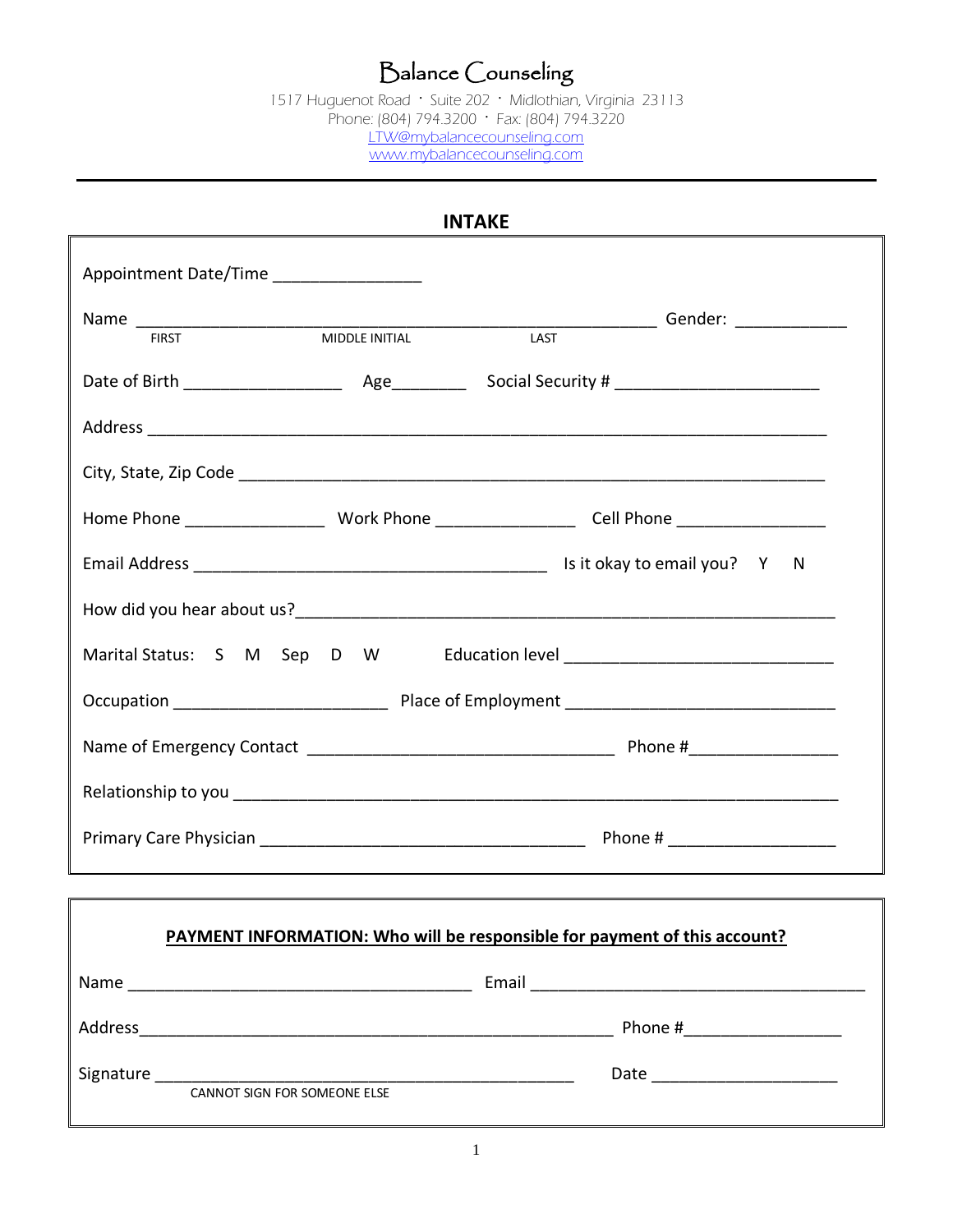\_\_\_\_\_\_\_\_\_\_\_\_\_\_\_\_\_\_\_\_\_\_\_\_\_\_\_\_\_\_\_\_\_\_\_\_\_\_\_\_\_\_\_\_\_\_\_\_\_\_\_\_\_\_\_\_\_\_\_\_\_\_\_\_\_\_\_\_\_\_\_\_\_\_\_\_\_\_\_\_\_\_\_\_\_

\_\_\_\_\_\_\_\_\_\_\_\_\_\_\_\_\_\_\_\_\_\_\_\_\_\_\_\_\_\_\_\_\_\_\_\_\_\_\_\_\_\_\_\_\_\_\_\_\_\_\_\_\_\_\_\_\_\_\_\_\_\_\_\_\_\_\_\_\_\_\_\_\_\_\_\_\_\_\_\_\_\_\_\_\_ \_\_\_\_\_\_\_\_\_\_\_\_\_\_\_\_\_\_\_\_\_\_\_\_\_\_\_\_\_\_\_\_\_\_\_\_\_\_\_\_\_\_\_\_\_\_\_\_\_\_\_\_\_\_\_\_\_\_\_\_\_\_\_\_\_\_\_\_\_\_\_\_\_\_\_\_\_\_\_\_\_\_\_\_\_

\_\_\_\_\_\_\_\_\_\_\_\_\_\_\_\_\_\_\_\_\_\_\_\_\_\_\_\_\_\_\_\_\_\_\_\_\_\_\_\_\_\_\_\_\_\_\_\_\_\_\_\_\_\_\_\_\_\_\_\_\_\_\_\_\_\_\_\_\_\_\_\_\_\_\_\_\_\_\_\_\_\_\_\_\_ \_\_\_\_\_\_\_\_\_\_\_\_\_\_\_\_\_\_\_\_\_\_\_\_\_\_\_\_\_\_\_\_\_\_\_\_\_\_\_\_\_\_\_\_\_\_\_\_\_\_\_\_\_\_\_\_\_\_\_\_\_\_\_\_\_\_\_\_\_\_\_\_\_\_\_\_\_\_\_\_\_\_\_\_\_

\_\_\_\_\_\_\_\_\_\_\_\_\_\_\_\_\_\_\_\_\_\_\_\_\_\_\_\_\_\_\_\_\_\_\_\_\_\_\_\_\_\_\_\_\_\_\_\_\_\_\_\_\_\_\_\_\_\_\_\_\_\_\_\_\_\_\_\_\_\_\_\_\_\_\_\_\_\_\_\_\_\_\_\_\_

\_\_\_\_\_\_\_\_\_\_\_\_\_\_\_\_\_\_\_\_\_\_\_\_\_\_\_\_\_\_\_\_\_\_\_\_\_\_\_\_\_\_\_\_\_\_\_\_\_\_\_\_\_\_\_\_\_\_\_\_\_\_\_\_\_\_\_\_\_\_\_\_\_\_\_\_\_\_\_\_\_\_\_\_\_ \_\_\_\_\_\_\_\_\_\_\_\_\_\_\_\_\_\_\_\_\_\_\_\_\_\_\_\_\_\_\_\_\_\_\_\_\_\_\_\_\_\_\_\_\_\_\_\_\_\_\_\_\_\_\_\_\_\_\_\_\_\_\_\_\_\_\_\_\_\_\_\_\_\_\_\_\_\_\_\_\_\_\_\_\_ \_\_\_\_\_\_\_\_\_\_\_\_\_\_\_\_\_\_\_\_\_\_\_\_\_\_\_\_\_\_\_\_\_\_\_\_\_\_\_\_\_\_\_\_\_\_\_\_\_\_\_\_\_\_\_\_\_\_\_\_\_\_\_\_\_\_\_\_\_\_\_\_\_\_\_\_\_\_\_\_\_\_\_\_\_

\_\_\_\_\_\_\_\_\_\_\_\_\_\_\_\_\_\_\_\_\_\_\_\_\_\_\_\_\_\_\_\_\_\_\_\_\_\_\_\_\_\_\_\_\_\_\_\_\_\_\_\_\_\_\_\_\_\_\_\_\_\_\_\_\_\_\_\_\_\_\_\_\_\_\_\_\_\_\_\_\_\_\_\_\_

\_\_\_\_\_\_\_\_\_\_\_\_\_\_\_\_\_\_\_\_\_\_\_\_\_\_\_\_\_\_\_\_\_\_\_\_\_\_\_\_\_\_\_\_\_\_\_\_\_\_\_\_\_\_\_\_\_\_\_\_\_\_\_\_\_\_\_\_\_\_\_\_\_\_\_\_\_\_\_\_\_\_\_\_\_

Current Medications **Exercise 20** 

Current or past illnesses, injuries, health problems \_\_\_\_\_\_\_\_\_\_\_\_\_\_\_\_\_\_\_\_\_\_\_\_\_\_\_\_

Previous treatment (i.e. therapy, hospitalizations, drug/alcohol rehab., etc.)

Describe why you are seeking counseling and what you hope to get out of it (i.e. therapy goals):

Please place a check by any symptoms or issues you are currently experiencing:

| <b>DEPRESSION</b>         | <b>ANXIETY</b>           | SCHOOL/WORK PROBLEMS                |
|---------------------------|--------------------------|-------------------------------------|
| <b>INSOMNIA</b>           | <b>FEEL TENSE</b>        | <b>FINANCIAL PROBLEMS</b>           |
| NO APPETITE               | <b>CONSTANT WORRYING</b> | <b>LEGAL PROBLEMS</b>               |
| <b>INCREASED APPETITE</b> | <b>PANIC ATTACKS</b>     | MARITAL/FAMILY PROBLEMS             |
| <b>FATIGUE/LOW ENERGY</b> | <b>EXCESSIVE FEARS</b>   | <b>EMOTIONAL ABUSE BY PARTNER</b>   |
| <b>IRRITABILITY</b>       | <b>WITHDRAWN</b>         | PHYSICAL OR SEXUAL PARTNER VIOLENCE |
| CAN'T MAKE DECISIONS      | <b>EXCESSIVE GUILT</b>   | EMOTIONAL ABUSE IN CHILDHOOD        |
| LOW SELF-ESTEEM           | <b>FLASHBACKS</b>        | PHYSICAL ABUSE IN CHILDHOOD         |
| <b>MOOD SWINGS</b>        | <b>NIGHTMARES</b>        | SEXUAL ABUSE IN CHILDHOOD           |
| <b>ANGER PROBLEMS</b>     | <b>HEADACHES</b>         | <b>RECENT LOSS/GRIEF</b>            |
| <b>SEXUAL PROBLEMS</b>    | <b>STOMACH PROBLEMS</b>  | <b>ABUSING ALCOHOL</b>              |
| SUICIDAL THOUGHTS         | <b>HALLUCINATIONS</b>    | <b>ABUSING DRUGS</b>                |
| PAST SUICIDE ATTEMPT(S)   | <b>MEMORY PROBLEM</b>    | OVERLY SUSPICIOUS/PARANOID          |
| OTHER:                    |                          |                                     |
|                           |                          |                                     |
|                           |                          |                                     |
|                           |                          |                                     |
|                           |                          |                                     |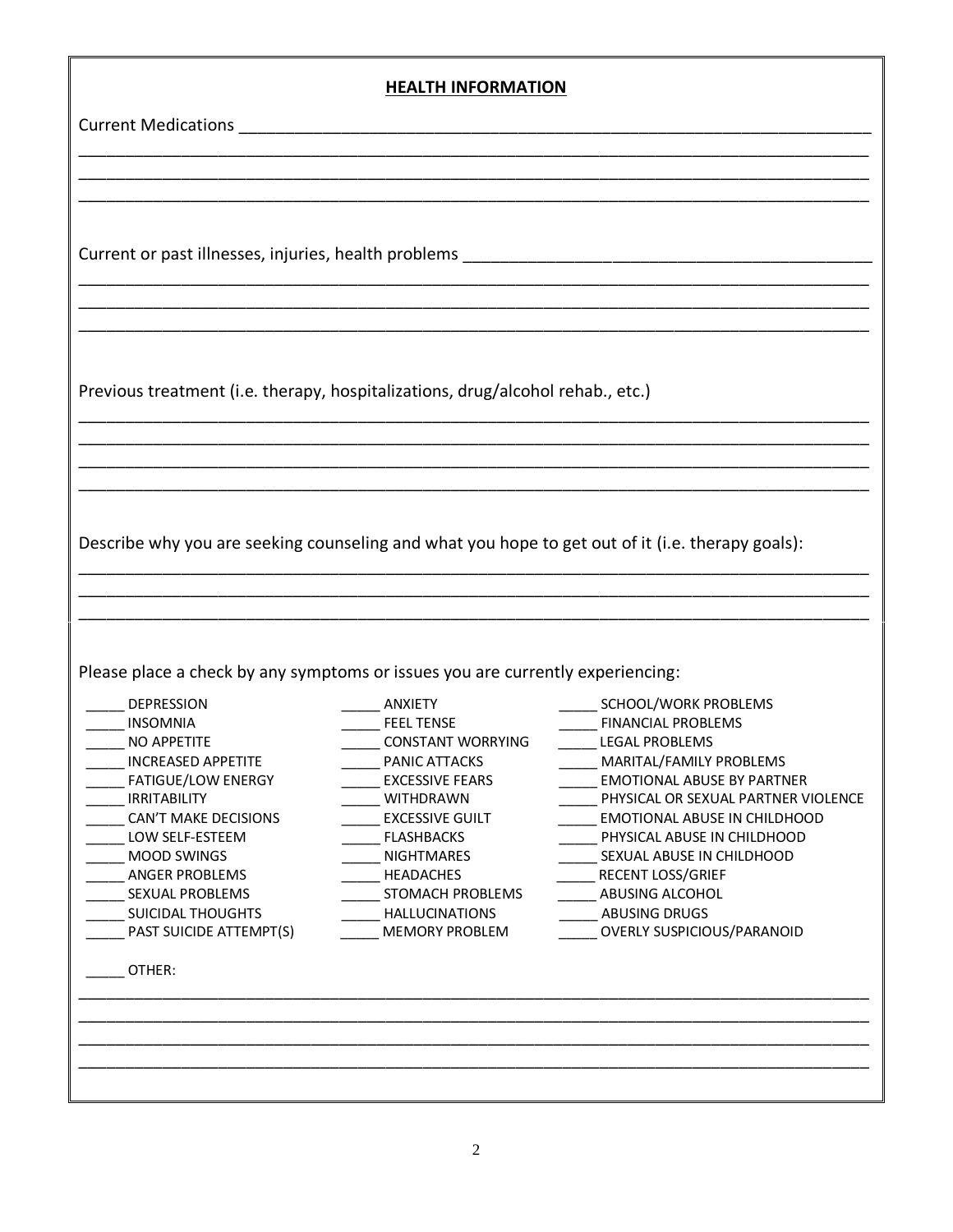## **POLICIES**

| <b>FEES</b>                                                                                                                                                             |                                          |  |  |  |
|-------------------------------------------------------------------------------------------------------------------------------------------------------------------------|------------------------------------------|--|--|--|
| Initial Evaluation (60 minutes)\$175<br>Psychotherapy (55 minutes)\$150<br>Telephone Sessions\$37.50 per 15 minutes<br>*** Missed Session/Late Cancellation Full Fee*** | Letters or Reports\$37.50 per 15 minutes |  |  |  |

Payment: All fees, co-pays, etc. are due on the date services are rendered before your session begins. If you choose to use insurance, the therapist will file a claim as a courtesy to you. Please be aware that you, not the insurance company, are ultimately responsible for payment of all charges. There are limits to what information is kept confidential when you use insurance to pay for your treatment. Typical information required by managed care organizations includes dates of treatment, type of treatment, mental health diagnosis, treatment plans, and periodic review of client records.

\_\_\_\_\_ **Cancellation Policy:** Your appointment time is reserved for you. If you arrive at your session late, the session will end at the regular scheduled time and you will be charged for the full session. If you need to cancel or reschedule, you must provide notice **at least one full business day in advance**; otherwise you will be charged the full fee for the missed session/late cancellation. Please note: Insurance companies do not cover Missed Session/Late Cancellation Fees.

\_\_\_\_\_ **Confidentiality:** The information you discuss in therapy is strictly confidential and will not be shared with anyone without your written consent. There are some legal exceptions to this rule, however. Your therapist is legally bound to break confidentiality in cases where the client may be in danger of harming themselves or another person, a client is gravely disabled, there is suspicion of child or elder abuse, and by order of the court. The HIPAA Notice of Privacy Practices and Policies given to you explains in detail the ways in which your protected health information may be used and disclosed.

\_\_\_\_\_ **In Case of Emergency:** If you are experiencing a mental health emergency, you may contact your therapist via emergency cell phone number. In the unlikely event that your therapist does not respond within a reasonable time period (usually within one hour), please call the crisis number that corresponds to the county in which you live or call 911.

\_\_\_\_\_ **Collections:** If your account is more than 30 days delinquent and arrangements have not been made, your therapist reserves the right to use legal means to secure payment. The cost of collection services, up to 33.33% of the amount owed, will be added to your balance. Please be aware that these actions will require disclosure of confidential information to outside collection agencies.

If you have any questions about the above policies, please discuss them with your therapist.

 $\boxtimes$  I have read and understand the above policies and agree to abide by all conditions outlined.

 $\boxtimes$  I have received a copy of the HIPAA Notice described above.

Signature \_\_\_\_\_\_\_\_\_\_\_\_\_\_\_\_\_\_\_\_\_\_\_\_\_\_\_\_\_\_\_\_\_\_\_\_\_\_\_\_\_\_\_\_\_\_\_\_ Date \_\_\_\_\_\_\_\_\_\_\_\_\_\_\_\_\_\_\_\_